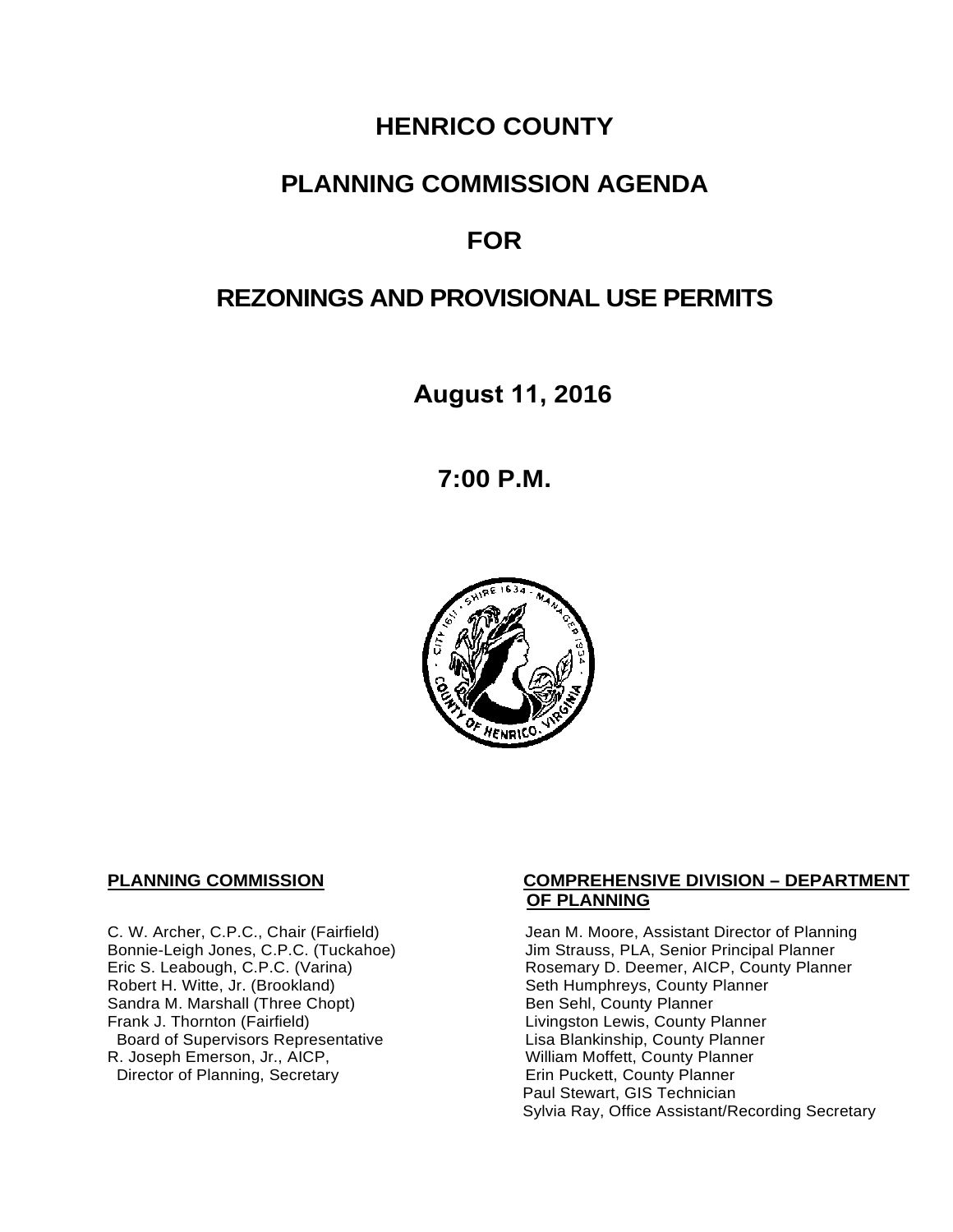### **PLANNING COMMISSION REZONING MEETING FINAL AGENDA AUGUST 11, 2016**

#### **BEGINNING AT 5:30 P.M.**

**DINNER AND WORK SESSION:** County Manager's Conference Room to review and discuss the following:

**ORDINANCE –** to Amend and Reordain Section 24-3 titled "Enumerated," Section 24-34 titled "Development standards," Section 24-62.1 titled "Permitted uses," Section 24-85 titled "Signs permitted," Section 24-86 titled "Signs prohibited," and Section 24-104 titled "Signs," of the Code of the County of Henrico, to Improve the Zoning Ordinance Regulation of Signs.

Consideration of an amendment to Chapter 24 of the County Code regarding setbacks for front porches on dwellings.

Consideration of an amendment to Planning Commission Rules and Regulations regarding Transfer of Approval of a Plan of Development. **Approved**

**BEGINNING AT 7:00 P.M.**

**WELCOME:**

**PLEDGE OF ALLEGIANCE:**

**RECOGNITION OF NEWS MEDIA:**

**CALL TO ORDER:**

**REQUESTS FOR WITHDRAWALS AND DEFERRALS: (0); (2)**

**REQUESTS FOR EXPEDITED ITEMS: (1)**

**CASES TO BE HEARD: (6)**

**BROOKLAND:**  None.

**August 12, 2016**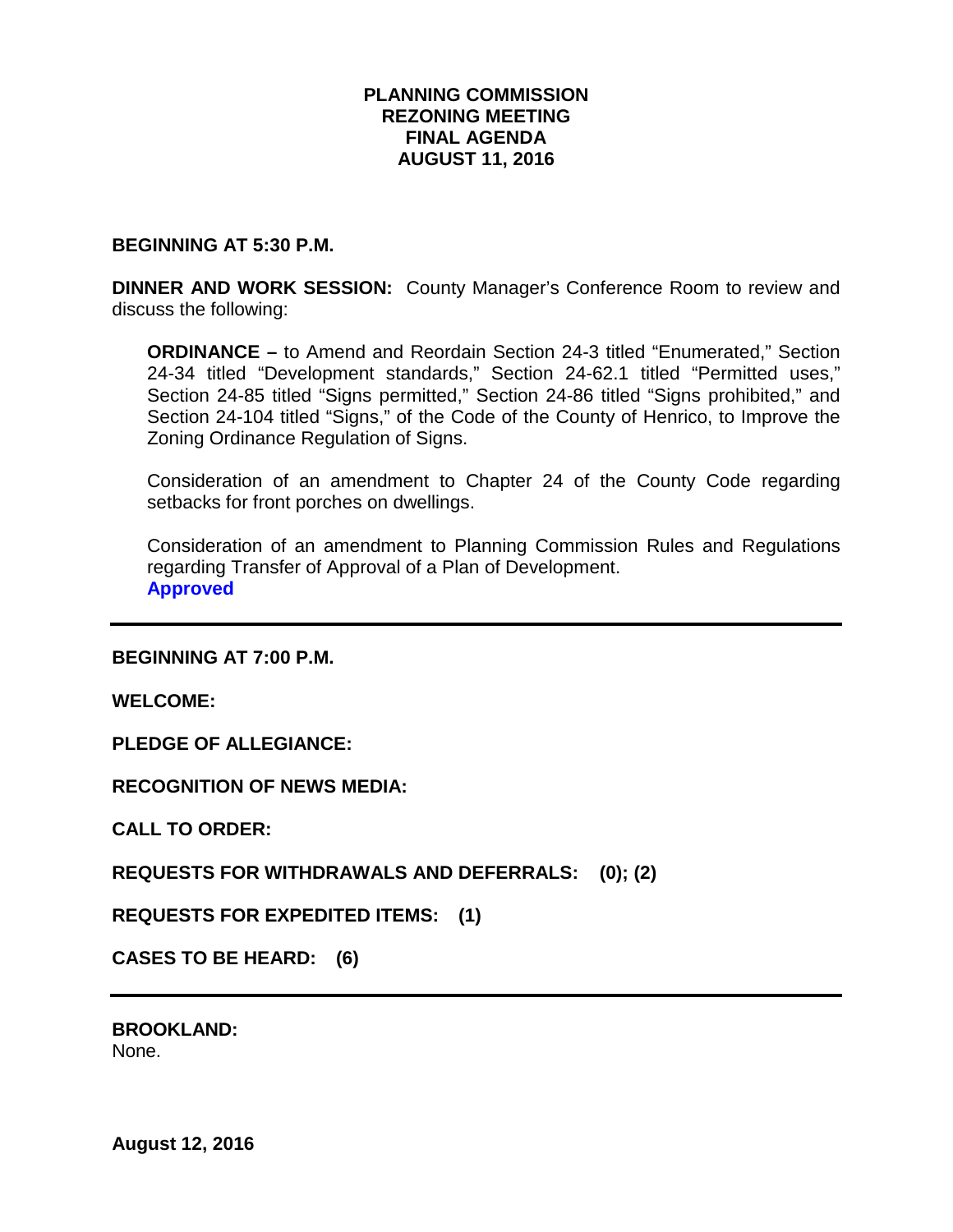#### **VARINA:** *(Deferred from the July 14, 2016 Meeting)*

**PUP2016-00001 Wayne Phaup:** Request for a Provisional Use Permit under Sections 24-62.2(i), 24-120 and 24-122.1 of Chapter 24 of the County Code in order to allow four pool tables with extended hours of operation until 2 a.m. in a proposed restaurant on part of Parcel 824-716-7935 located along the north line of W. Williamsburg Road (U.S. Route 60) between Early and Jackson Avenues. The existing zoning is B-3 Business District. The 2026 Comprehensive Plan recommends Commercial Concentration. The site is located in the Enterprise Zone and the Airport Safety Overlay District. **Staff – William Moffett Recommended for Approval**

**REZ2016-00026 David L. and Charlotte Y. Holley:** Request to rezone from B-1 Business District to B-2 Business District Parcel 826-716-2217 containing .427 acres located at the southwest intersection of W. Williamsburg Road (U.S. Route 60) and S. Confederate Avenue. The applicant proposes retail sales. The uses will be controlled by zoning ordinance regulations. The 2026 Comprehensive Plan recommends Commercial Concentration. The site is located in the Enterprise Zone and the Airport Safety Overlay District. **Staff – Rosemary Deemer (Deferral Requested to the September 15, 2016 Meeting)**

**Deferred to the September 15, 2016 Meeting**

## **FAIRFIELD:**

## *(Deferred from the July 14, 2016 Meeting)*

**REZ2016-00024 Henry Wilton for Wilton Acquisition, LLC:** Request to conditionally rezone from R-3 One-Family Residence District, A-1 Agricultural District, and B-2 Business District to RTHC Residential Townhouse District (Conditional) Parcels 785-757-8737, 9998, 5477, 5749, and 6118 containing 16.412 acres located at the northwest corner of E. Parham Road (State Route 73) and Interstate 95. The RTH District allows a maximum gross density of nine (9) units per acre. The use will be controlled by proffered conditions and zoning ordinance regulations. The 2026 Comprehensive Plan recommends Urban Residential, density should range between 3.4 and 6.8 units per acre. **Staff – Ben Sehl Recommended for Approval**

**REZ2016-00028 James W. Theobald/Hirschler Fleischer for Earl Templeton:** Request to conditionally rezone from R-4 One-Family Residence District and B-1 Business District to B-2C Business District (Conditional) Parcels 784-754-6140, 6324, 6505, 7628, 8004, and 8014 containing 2.910 acres located at the northeast intersection of Brook (U.S. Route 1) and Wilkinson Roads. The applicant proposes retail sales. The uses will be controlled by proffered conditions and zoning ordinance regulations. The 2026 Comprehensive Plan recommends Commercial Concentration and Suburban Residential 2, density should not exceed 3.4 units per acre. Part of the site is located in the Enterprise Zone. **Staff – Rosemary Deemer**

**Recommended for Approval**

## **THREE CHOPT:**

**REZ2016-00019 James W. Theobald for CP Other Realty, LLC:** Request to amend proffered conditions accepted with rezoning case C-8C-09 on Parcel 735-763-6585 located on the north line of W. Broad Street (U.S. Route 250) approximately 400' east of Towne Center West Boulevard. The applicant proposes to amend Proffer 13 related to signage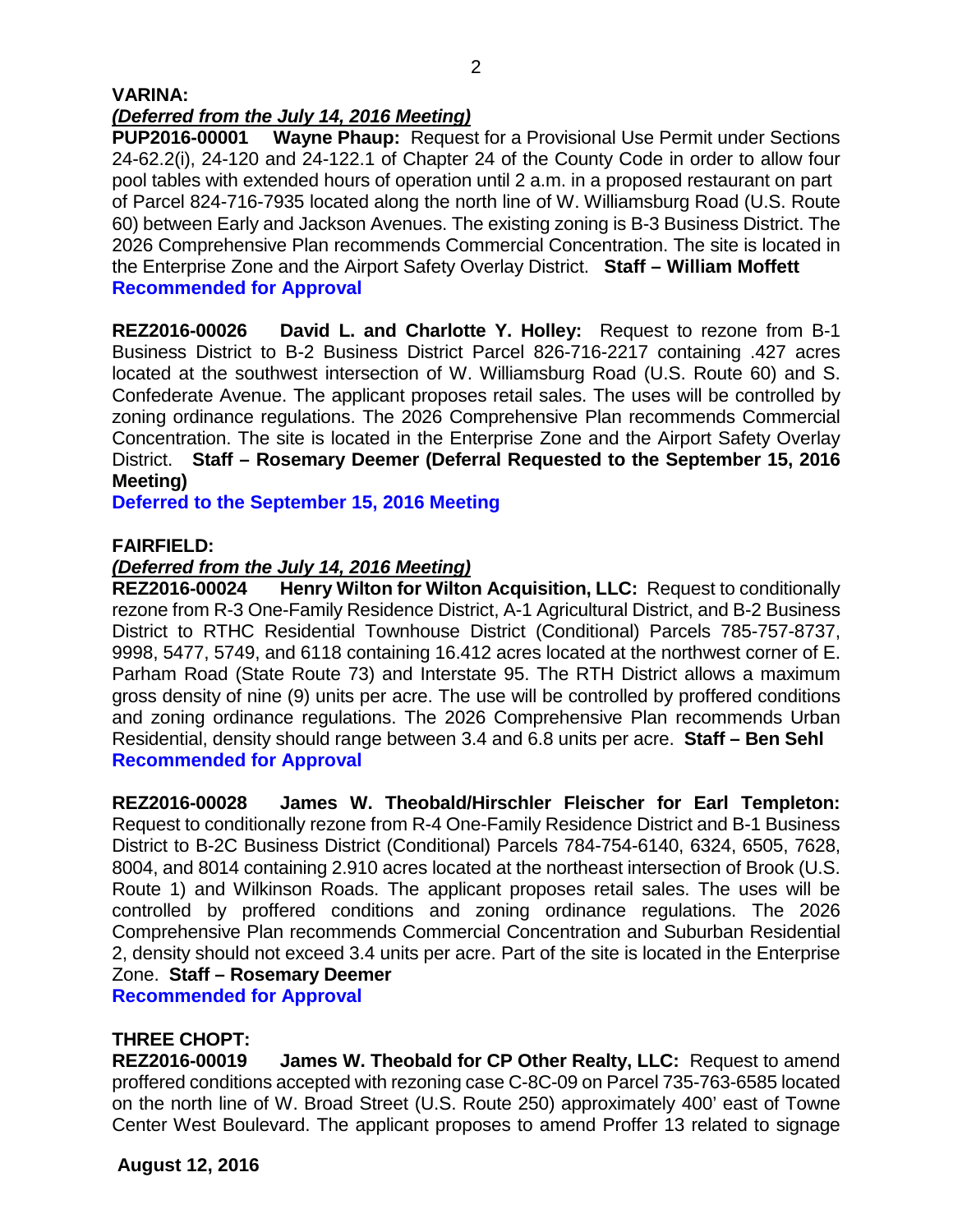and Proffer 21 related to wall height. The existing zoning is B-3C Business District (Conditional). The 2026 Comprehensive Plan recommends Commercial Arterial. The site is in the West Broad Street Overlay District. **Staff – Livingston Lewis (Deferral Requested to the October 13, 2016 Meeting) Deferred to the October 13, 2016 Meeting**

**REZ2016-00025 Joe Oley:** Request to conditionally rezone from B-1 Business District, B-2C Business District (Conditional), and O-2 Office District to B-3C Business District (Conditional) Parcel 755-744-0869 containing 4.27 acres located at the northwest intersection of Three Chopt and Eastridge Roads. The applicant proposes a farmers' market. The use will be controlled by proffered conditions and zoning ordinance regulations. The 2026 Comprehensive Plan recommends Commercial Arterial. The site is located in the Enterprise Zone. **Staff – William Moffett Recommended for Approval**

**PUP2016-00006 Joe Oley:** Request for a Provisional Use Permit under Sections 24- 62.2(g), 24-120 and 24-122.1 of Chapter 24 of the County Code in order to operate a farmers' market on part of Parcel 755-744-0869 located at the northwest intersection of Three Chopt and Eastridge Roads. The existing zoning is B-1 Business District, B-2C Business District (Conditional), and O-2 Office District. The 2026 Comprehensive Plan recommends Commercial Arterial. The site is located in the Enterprise Zone. **Staff – William Moffett**

**Recommended for Approval**

**REZ2016-00027 Nathalie Croft for Eagle Construction of VA, LLC:** Request to conditionally rezone from A-1 Agricultural District and R-5AC General Residence District (Conditional) to R-5AC General Residence District (Conditional) Parcels 743-755-6947, -7544, -7943, -7959, -8021, -8027, -8266, -8441, -8571, -8860, -8877,-8912, -9039, -9357, -9579, -9715, -9856, -9921, -9967, 744-755-0172, -0227, -0386 -0433, -0739, -1145, -1350, and -1654 containing 7.46 acres located on the east line of Crown Grant Road at its intersection with Cedar Hill Court. The applicant proposes single-family detached homes on zero lot lines. The R-5A District allows a maximum density of six (6) units per acre. The use will be controlled by proffered conditions and zoning ordinance regulations. The 2026 Comprehensive Plan recommends Suburban Residential 2, density should not exceed 3.4 units per acre. **Staff – Lisa Blankinship (Expedited Agenda Requested) Recommended for Approval**

**REZ2016-00029 Joshua Thornhill:** Request to amend proffered conditions accepted with rezoning case C-7C-81 on part of Parcel 752-756-4991 located at the southeast intersection of Mayland Court and Independence Park Drive. The applicant proposes to amend Proffer 3 related to prohibited uses. The existing zoning is M-1C Light Industrial District (Conditional). The 2026 Comprehensive Plan recommends Office/Service. **Staff – Erin Puckett**

**Recommended for Approval**

**TUCKAHOE:**

None.